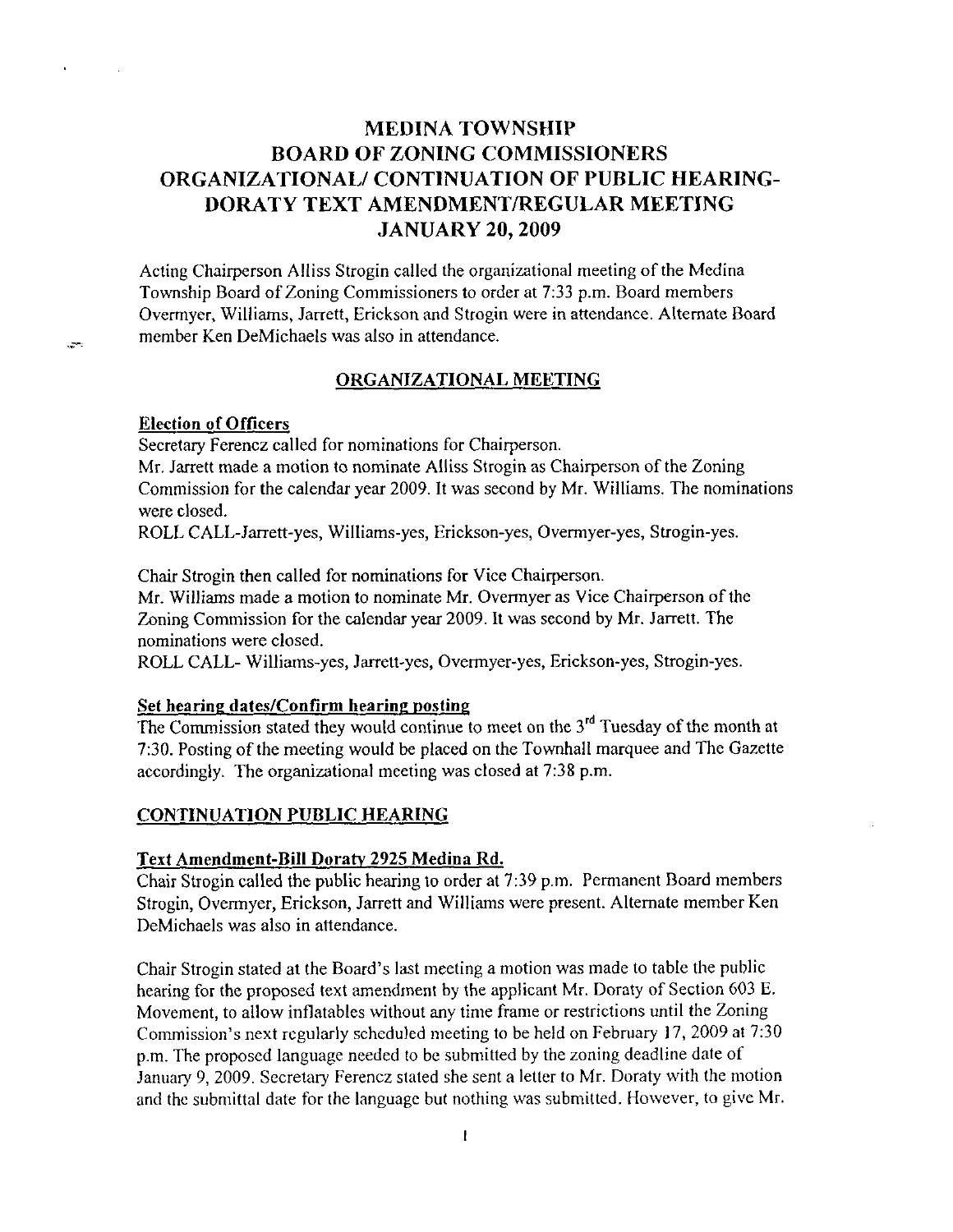### Page 2 ZC 1/20/09

Doraty due process Secrctary Ferencz stated she did put his proposed text amendment on the agenda and even called his office but again did not receive any response. Then a letter dated January 16,2009 was faxed to the Township which read as follows: "l would like to request that my text amendment meeting be moved to the following month. The holidays created a delay for parties involved on my side and I really nced more time. Thank you in advance.-Bill Doraty."

Chair Strogin stated she was contacted by Attomey Mike Laribee who was the attomey  $\mathcal{F}$  hired on behalf of Mr. Doraty and explained the submittal process to him for Mr. Doraty's proposed text amendnent.

Mr. Overmyer made a motion to table the public hearing for Bill Doraty as requested until the Commission's next regular monthly meeting on February l7,2009 at 7:30 p.m. Documentation will need to be received by the deadline date of February 6, 2009 at noon. It was seconded by Mr. Erickson.

ROLL CALL-Overrnyer-yes, Erickson-yes, Williarns-yes, Jarrett-yes, Strogin-yes.

# REGULAR MEETING

 $7.3<sub>6</sub>$ 

Chairperson Strogin called the regular meeting of the Medina Township Board of Zoning Commissioners to order at 7. 第 p.m. Board members Erickson, Overmyer, Jarrett, Williams and Strogin were in attendance. Alternate Board member Ken DeMichaels was also in attendance.

The Zoning Commission minutes from their December 16, 2008 meeting were approved as amended. The Trustees have scheduled site plan reviews to be heard on February 5, 2009 at 6:30 p.m. A letter would be sent to the applicants when the Trustees would hear their site plan/signage requests.

Secretary Ferencz handed out a complete meeting date list for the Zoning Commission, BZA hearings and Trustee monthly meetings. She also handed out the 2009 Zoning Workshop Series by the Dept. of Planning Services as well as the meeting and deadline submittal dates for the County Planning Commission. The color-coded calendar would be forwarded to the board members accordingly.

Lastly Secretary Ferencz announced there would be NO BZA hearing tomorrow evening.

# SITE PLANS

# Autos Buv Owner-4184 Pearl Rd.

Mr. Thomas Sonnie represented Autos Buy Owner. He stated he would be occupying the former location of Car Toy Store. This property is owned by Mr. William Sporck. Mr.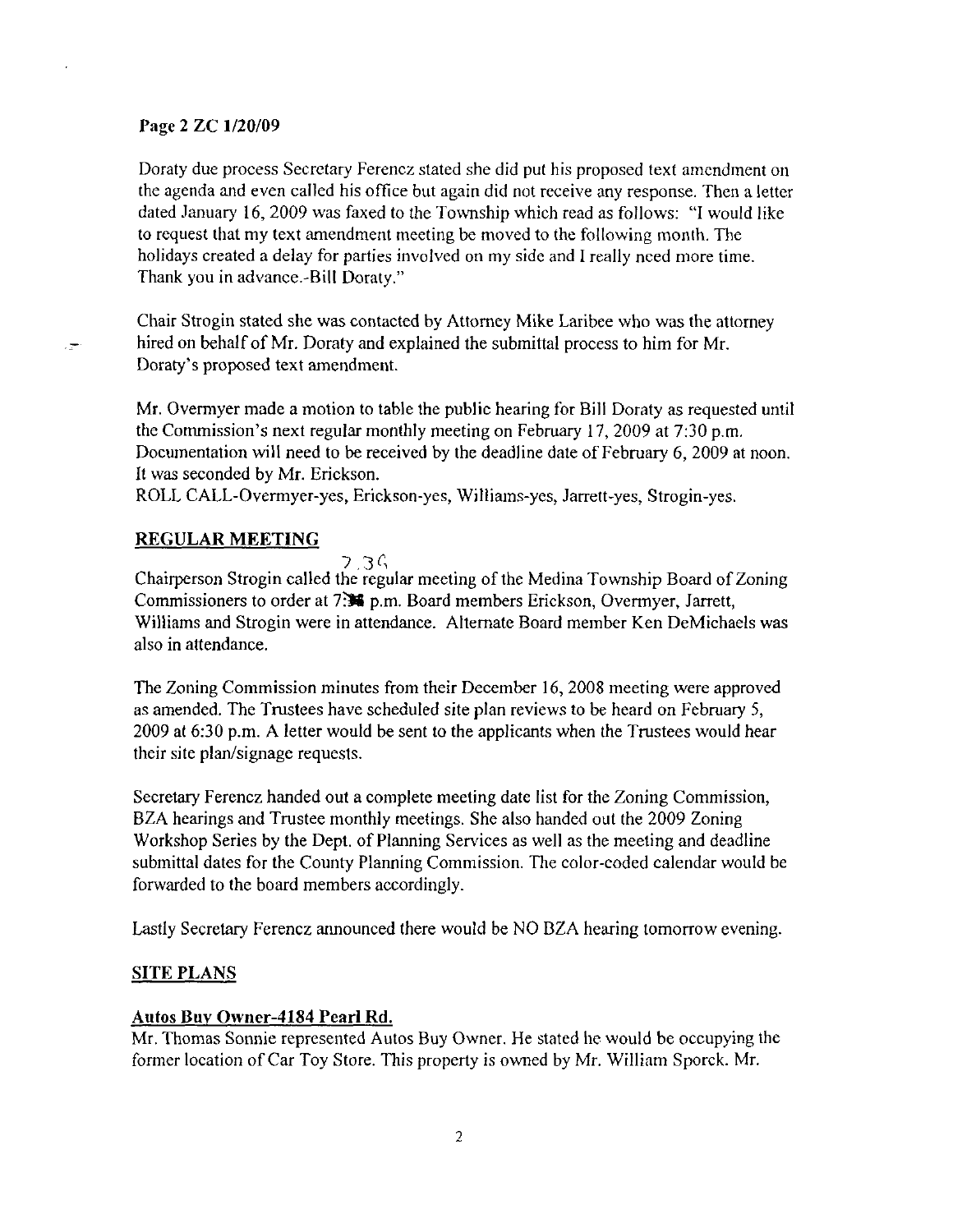#### Page 3 ZC 1/20/09

÷

Sonnie stated basically he was an auto consignment store. IIe would be displaying cars for sale by their owners, administering test drives and placing the information on the car on the intemet. Mr. Sonnie continued that the playing field was so uneven for people trading in their automobiles with dealerships so he would be providing an environment for individuals so they could get more of a retail price than a wholesale price for their vehicles.

Mr. Sonnie had a letter from the property owner Mr. Sporck which stated that Mr. Sonnie was authorized to be Mr. Sporck's representative in reference to the front building at 4184 Pearl Rd. before the Zoning Comrnission lhis evening. Mr. Sonnie would be rcnting the front building.

Mr. Sonnie stated regarding the operation of his business, he would offer 4 packages for individuals who want to sell their vehicles. He added he would be taking the cars off the streets and curbs and putting thern up for sale on his lot which was across from Wal-Mart where thousands of vehicles drive bv dailv.

Mr. Sonnie stated that once an individual comes to negotiate on a car purchase that is when the owner would be called in. He added that is dangerous to have people come to your personal residence to purchase a car you want to sell. It is also expensive to list a car in the newspaper. That was where he would come in. He would check for a valid driver's license, insurance, get a deposit, etc. Mr. Sonnie stated he came up with this unique idea and would be selling franchises. His contracts would be reasonable and on a sliding scale so if he did not move your car he would be losing money. If a car is under \$3,000.00 he would offer a special package or if an individual needs to selI it "part-time" i.e. put it on his lot 2 days a week and drive it the other time back and forth to work etc; there will be a package for that type of sale. Regardless of the package the vehicle would be listed on three internet sites including his own. "Autos Buy Owner."

ZI Ridgley asked how many cars would Mr. Sonnie have on his lot? Mr. Sonnie stated there were 28 spaces available for the display of cars and 5 additional spaces for customer parking. Chair Strogin asked if Mr. Sonnie would be displaying any cars inside the building? Mr. Sonnie stated he did not believe so. If it snows he would put the cars inside the garage for easy access in and out. However, Mr. Sonnie stated he may use the inside of the building to display motorcycles as his intent is to sell anything on wheels so that would include boats, ATV's, etc.

ZI Ridgely stated there was a dumpster on the property and asked Mr. Sonnie if he would be using the dumpster? Mr. Sonnie stated he really could not see that he would use the dumpster. He added at this point he would probably have the dumpster removed but right now there were still items from the Car Toy Store he was getting rid of. ZI Ridgely said she asked because the zoning code states that the dumpster must be moved or screened. Chair Strogin asked if Mr. Sporck was leasing the durnpster to Mr. Sonnie? Mr. Sonnie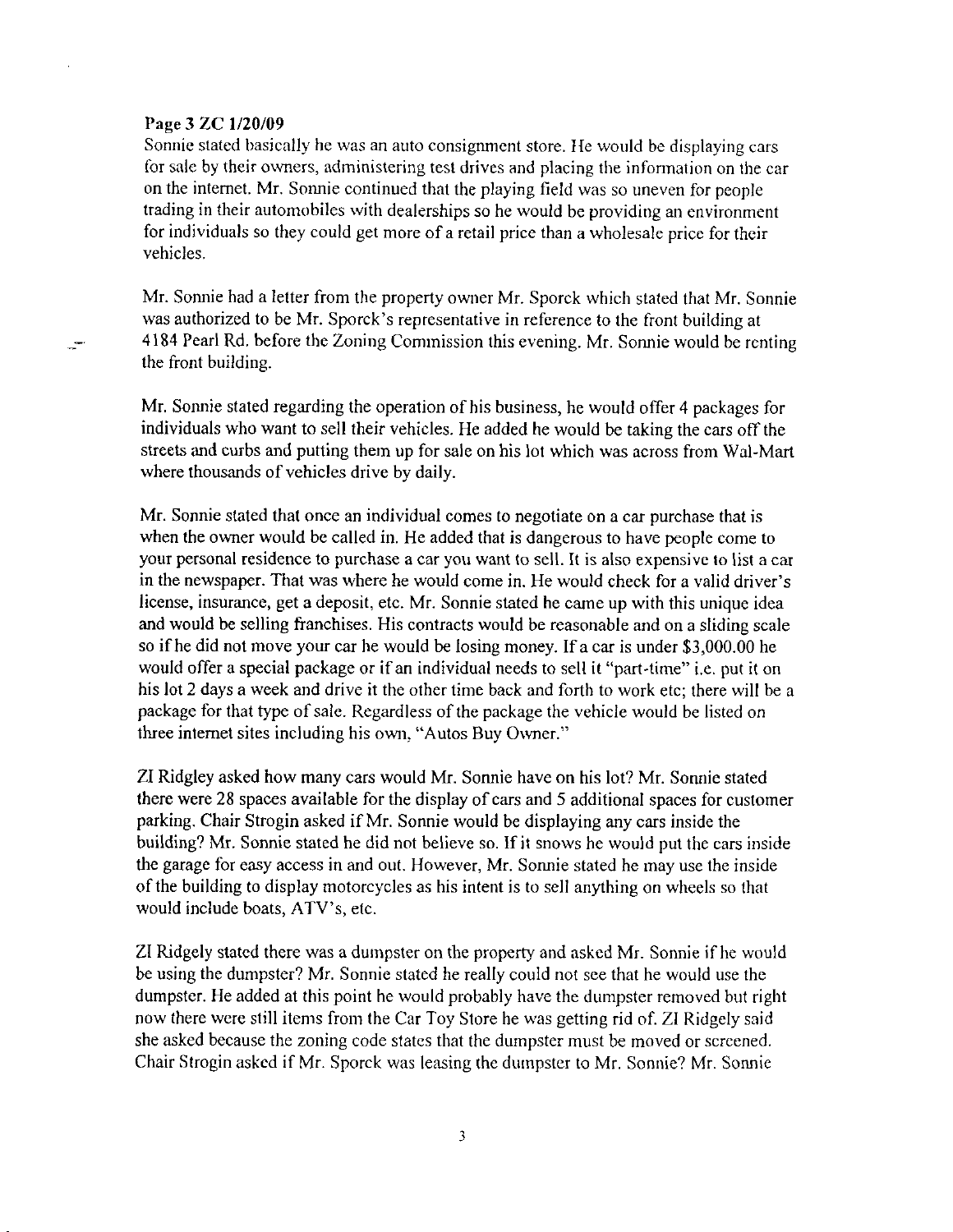#### Page 4 ZC l/20/09

۳.,

stated he personally was not paying for the dumpster. Chair Strogin reiterated that if the dunpster was going to remain it needed to be enclosed.

ZI Ridgley stated for Mr. Sonnie's knowledge that balloons, pennants and banners were not permitted to be used for advertising purposes to attract atlention to his site. Mr. Jarrett asked what Mr. Sonnie was going to do when he ran out of spaces to display cars? Mr. Sonnie responded he would only display 28 cars.

Mr. Overmyer made a motion to approve the existing change of use for Autos Buy Owncr to be located at 4184 Pearl Rd. as presented. It was seconded by Mr. Williams. ROLL CAll-Overmyer-yes, Williams-yes, Jarrett-yes, Erickson-yes, Strogin-yes.

Mr. Sonnie stated he was also requesting signage. Mr. Sonnie continued that he would just be changing the face plate on the existing ground sign and incorporate landscaping around the base of the sign. ZI Ridgley asked what Mr. Sonnie was going to do with the  $f_{\mathcal{P}}$ existing wall sign on the building? Mr. Sonnie stated  $\frac{1}{2}$  would cut it off with a sawsall. He added he got the majority of decals off the windows but lost two windows in the process. Fire Chief Crumley interjected that per code, before Mr. Sonnie "removed " the wall sign the power had to be eliminated all the way back to the building. Mr. Sonnie slated the wall sign lettering was not lit but he would make sure and all electrical would be eliminated all the way back to the building.

Regarding window signage, Chair Strogin stated the zoning code permitted up to 20% of the window space to be covered with signage. Mr. Sonnie stated he did not intend on using window signage. ZI Ridgely stated that the wall sign needed to be removed before the business was open for operation.

Mr. Jarrett made a motion to approve a ground sign for Autos Buy Owner not to exceed 32-sq. ft. as presented. It was seconded by Mr. Erickson. ROLL CALL-Jarrett-yes, Erickson-yes, Williams-yes, Overmyer-yes, Strogin-yes.

#### United Bantist Church-2920 Pearl Rd.

Mr. Andrey Shevchenko Secretary for the United Baptist Church and Debra Kaplan Comrnercial Realtor for NAI Cummings represented the buyer of the property; Medina Baptist Church. This is the former site of the Purple Lotus. Mr. Shevchenko stated the existing building has three sections and the United Baptist Church wants to use the entire building for the Church.

Chair Strogin stated the Purple Lotus consisled of two separate lots one had the business on it and the other had a residence on it. Mr. Shevchenko stated they were purchasing both parcels and the residence would remain as a residence.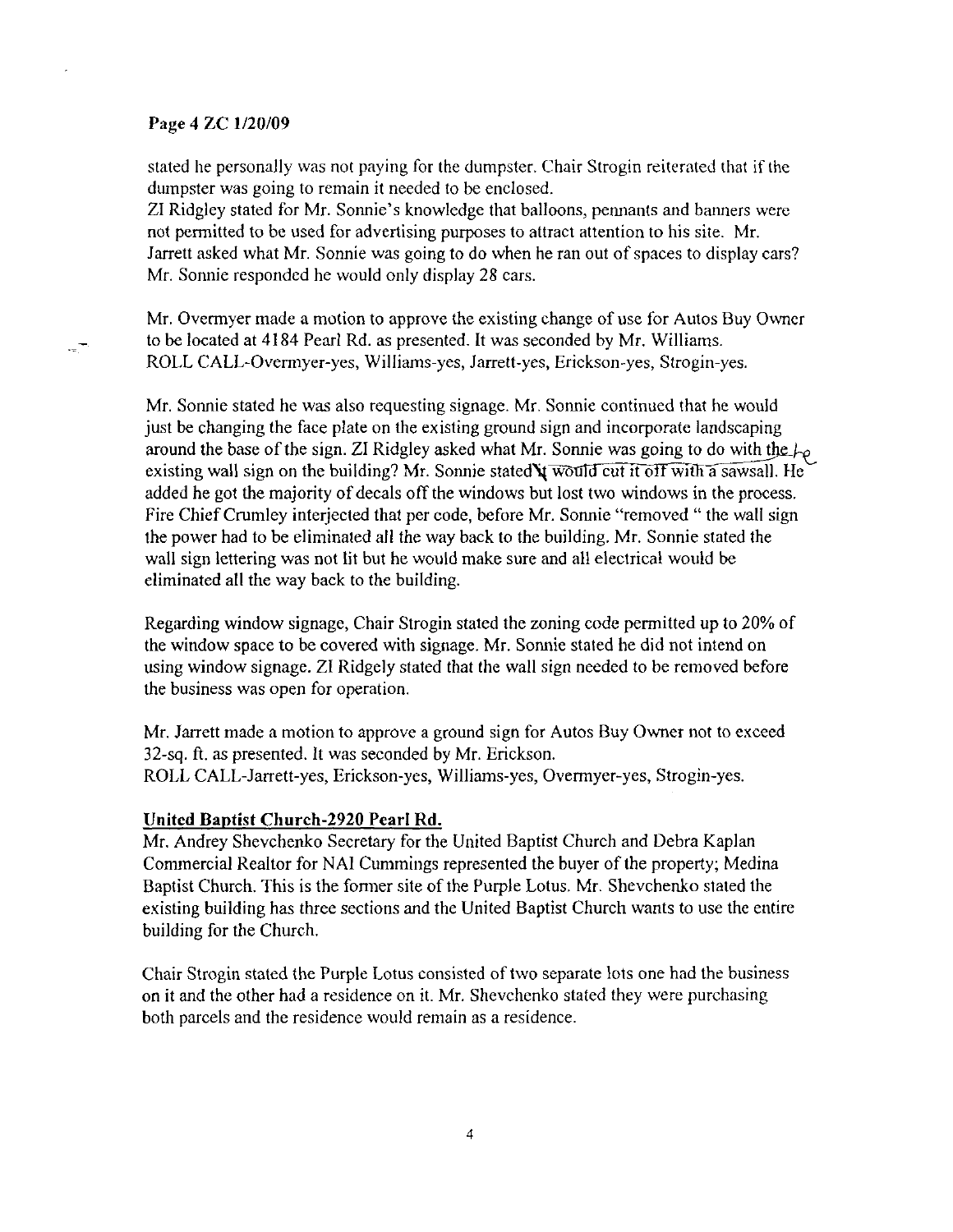### Page 5 ZC 1/20/09

ే

Mr. Erickson asked about number of parking spaces? Mr. Shevchenko stated currently they have 95 members. They have counted 40-46 vehicles at their services. Mr. Shevchenko stated there were 60 parking spaces shown on the plan. Chair Strogin stated that per the Zoning Resolution it states for Churches or places of assembly one parking space per 4 seats.

Fire Chief Crumley interjected that the Church would constitute a change of use group at the Medina County Building Dept. Architectural drawings would most likely need to be submitted to them and the use will determine what the Church's occupancy load will be. Once the use is classified it will determine the number of parking spaces that would be required.

-.r't Ms. Kaplan stated the current occupancy capacity for the Church is 95. The will take up approximately 60% of the building. The other 40% will be used for bible school and other aspects of a church. Fire Chief Crumley stated all those other "aspects' of the Church would affect the use category as determined by the Medina County Building Dept.

Chair Strogin asked how often the Church would be open? Mr. Shevchenko stated probably 3 days a week. Chair Strogin stated per the zoning Resolution the Church would only need 25 spaces and 60 would be provided. Chief Crumley interjected that a Church can fall into multiple use groups and it was important for the applicant to get with the Medina County Building Dept. to see what changes, modifications, or upgrades would be required before the applicant purchases the property.

Mr. Shevchenko stated they would use the whole building for worship and if they had to remove a firewall and put an extra beam across to make the access bigger then they would do that. He added as a side note he did construction and knew there may be some modifications that may have to be made to the building. Fire Chief Crumley stated that if the Building Dept. requires architectural drawings make sure 1he architect reviews Chapter 34 of the Building Code, which addresses an existing structure.

Mr. Shevchenko stated he just wanted to make sure they could use the entire building for a Church otherwise it would not make sense to purchase the building. Chair Strogin stated there are two entities working at the sanre time. The Medina Township Zoning Commission determines if the proposed use is a permitted use in that particular zoning district in the Township. The Medina County Building Dept. classifies the use per the State Building code and they are in charge of stating what changes, modifications etc. would need to be made to the building if any from a structural, perspective.

Mr. Overmyer made a motion to approve the existing change of use at 2920 Pearl Rd. for United Baptist Church as presented. It was seconded by Mr. Williams. ROLL CALL-Ovennyer-yes, Williams-yes, Jarrett-yes, Erickson-yes, Strogin-yes.